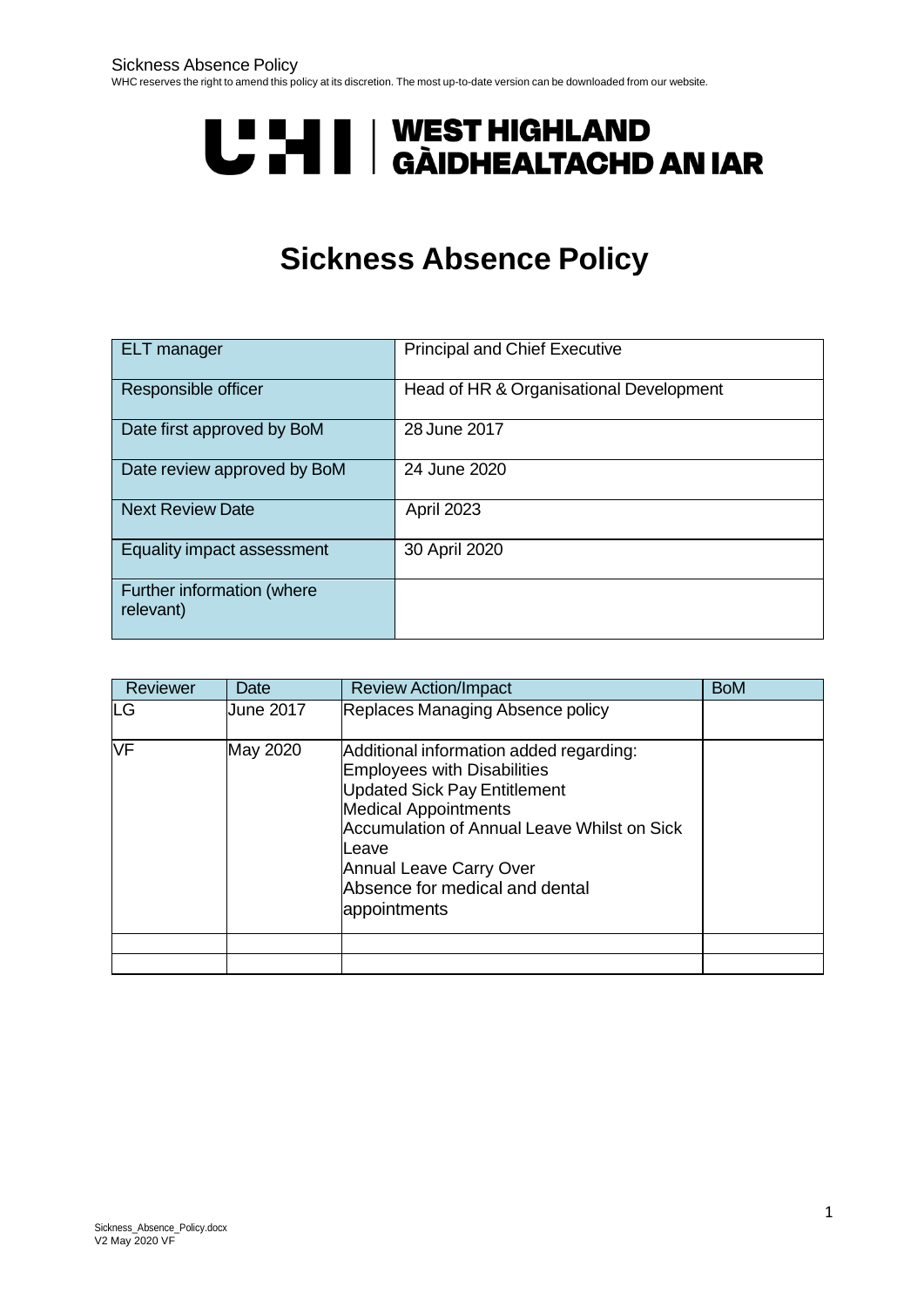Sickness Absence Policy<br>WHC reserves the right to amend this policy at its discretion. The most up-to-date version can be downloaded from our website.

### **Contents**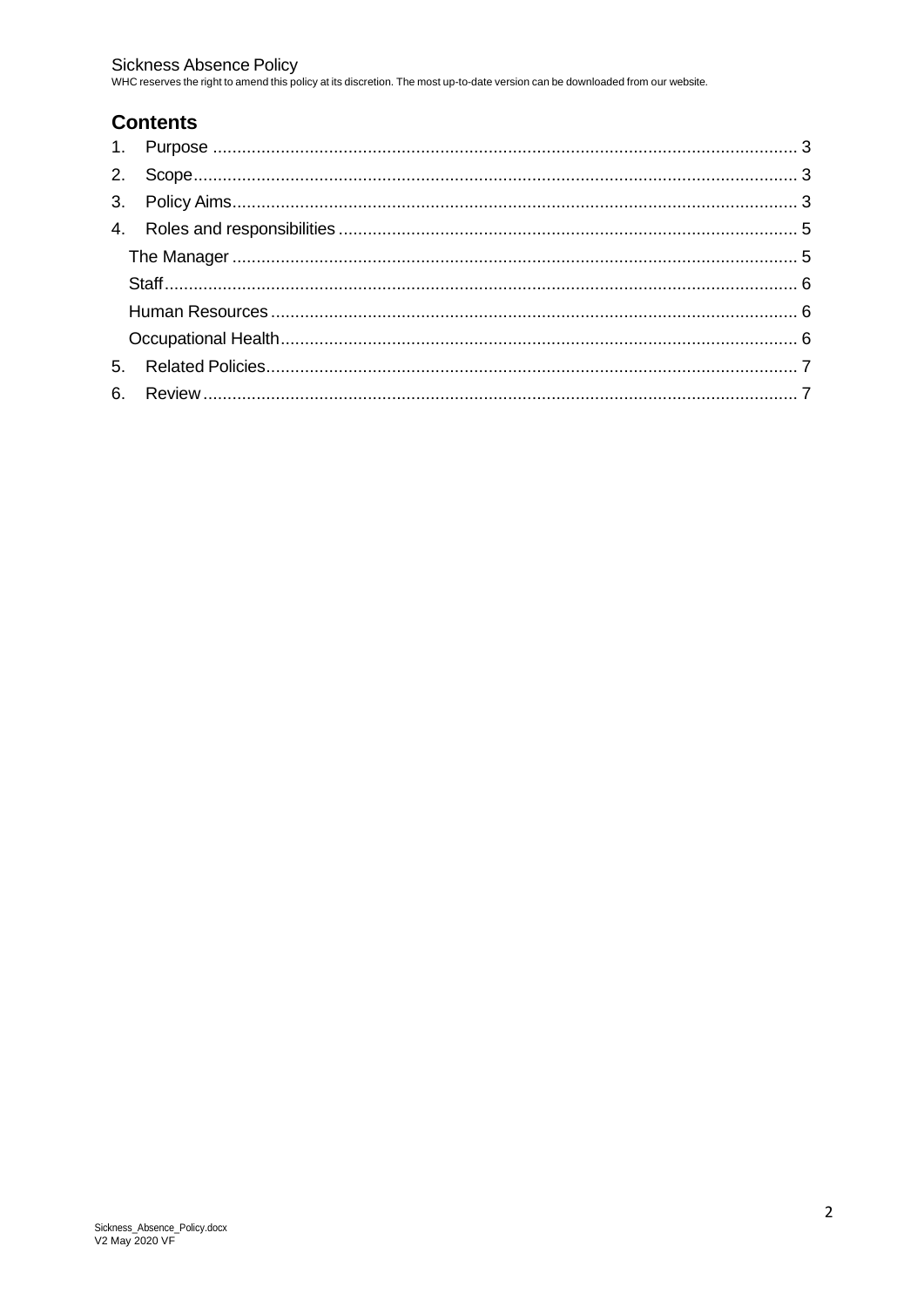## <span id="page-2-0"></span>*1.* **Purpose**

West Highland College UHI (the College) is committed to supporting the health and wellbeing of staff and promoting attendance at work. The Policy aims to maximise attendance while recognising that there are occasions when staff may not be able to attend work due to their ill health.

The purpose of this policy and associated procedures and guidance is to provide a clear framework for reporting and recording sickness absence and outlines the fair and consistent management of short and long-term sickness absence across the College. It also ensures that staff have the support they need from their managers, as well as access to support services.

There are two types of sickness absence as follows:

- Short-term absence defined as absences lasting less than 21 calendar days
- Long-term absence lasting 21 calendar days or more

This policy should be read in conjunction with the Sickness Absence Guidance document that accompanies this policy.

## <span id="page-2-1"></span>*2.* **Scope**

This policy applies to all West Highland College UHI staff. The principles of this policy will apply to staff on probation, however, absence concerns will be raised and considered as part of the probation process and not the formal Attendance Review Meeting process as outlined in the Sickness Absence Guidance document.

Other authorised absences (e.g. special leave, annual leave, maternity, maternity support or parental leave) are covered by other appropriate WHC UHI policies and procedures.

## <span id="page-2-2"></span>*3.* **Policy Aims**

The aims of the policy are to:

- Provide staff and managers with a standard process and consistent approach for managing, recording and reporting sickness absence;
- Promote a positive culture of attendance;
- Minimise sickness absence levels and help facilitate return to work as soon as possible;
- Offer support and assistance to staff experiencing ill-health;
- Ensure the College acts in a fair, reasonable and consistent manner when dealing with sickness absence issues; and
- Establish the roles and responsibilities of all parties involved, including staff, managers, Human Resources and Occupational Health in relation to sickness absence.

Staff who are unable to attend work due to ill-health are required to notify their manager of their absence by following the sickness absence reporting procedure, as set out in the Sickness Absence Procedure.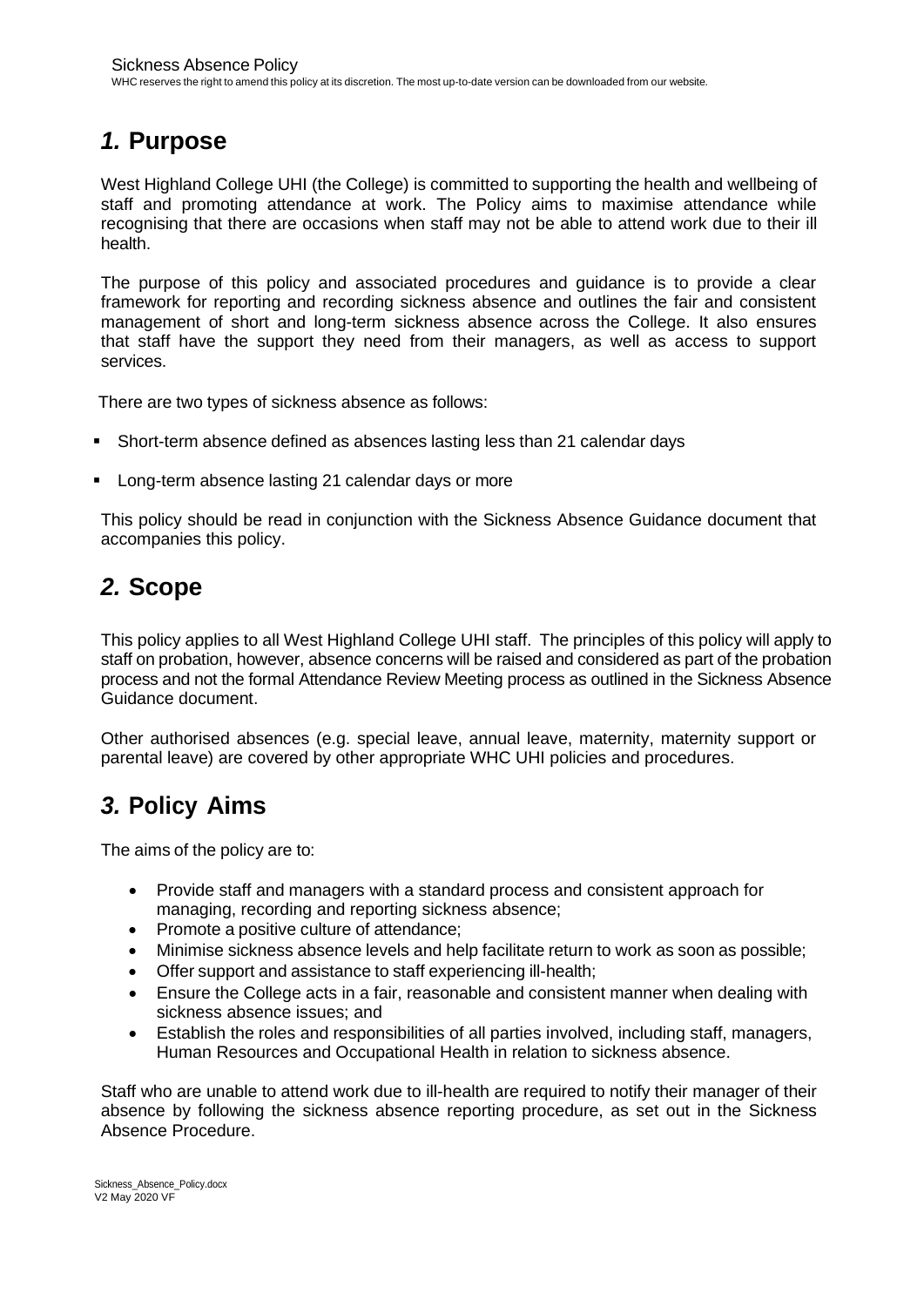Managers should be supportive of staff when managing sickness absence and ensure that it is addressed in a caring and sensitive manner and with a fair and consistent approach, balancing the needs of individual staff with those of the College.

The College will adopt a case-by-case approach when working with staff who are absent from work due to ill-health, and, where advised, modify the approach to the specific health circumstances of each individual.

Guidance and advice should be sought from the HR Department for any specific concerns regarding the application of the policy. Further advice on managing sickness absence is provided in the Sickness Absence Guidance document.

The policy seeks to ensure that sickness absence matters are dealt with sensitively and with due respect for the privacy of the individuals concerned.

Every effort will be made to assist an employee who does not meet acceptable levels of attendance; however, it may be necessary to take formal action under The College's Disciplinary Procedure where this is not resolved.

Abuse of the Sickness Absence Policy may result in disciplinary action being taken, including dismissal.

All actions being considered or implemented will take into account the provisions of the Disability Discrimination Act (1998).

#### **Employees with Disabilities**

The College wishes to assist employees with a disability to realise their full potential and provide them with the same career prospects and promotional opportunities that are available to all employees. In addition, the College is committed to assisting with the retraining and rehabilitation of those who become disabled during the course of their working life.

The College will make all reasonable adjustments that may be necessary in order to facilitate a return to work for employees with disabilities, and to make appropriate adjustments where these are identified during the course of their employment.

| __________________________                                    |                                          |                                          |  |  |  |  |
|---------------------------------------------------------------|------------------------------------------|------------------------------------------|--|--|--|--|
| <b>Service at Commencement of</b><br><b>Absence from Duty</b> | <b>Full Allowance for a</b><br>period of | <b>Half Allowance for a</b><br>period of |  |  |  |  |
| Less than 1 year                                              | 5 weeks                                  | 5 weeks                                  |  |  |  |  |
| I year but less than 2 years                                  | 9 weeks                                  | 9 weeks                                  |  |  |  |  |
| 2 years but less than 3 years                                 | 18 weeks                                 | 18 weeks                                 |  |  |  |  |
| 3 years but less than 5 years                                 | 22 weeks                                 | 22 weeks                                 |  |  |  |  |
| 5 years or more                                               | 26 weeks                                 | 26 weeks                                 |  |  |  |  |

#### **Entitlement to Sick Pay**

#### **Sickness during annual leave and office closure periods**

If an employee falls sick during a period of authorised annual leave or an office closure period, they may be entitled to reclaim the leave entitlement. If such a circumstance occurs, they should notify their manager **on the first day of sickness.** On their first day back at work, they must submit a certificate signed by a registered medical practitioner confirming the details and dates of their illness. The certificate should be dated from the first day of their illness, as retrospectively dated certificates will not normally be accepted for the purposes of reclaiming annual leave, other than in exceptional circumstances.

#### **Medical appointments**

Sickness\_Absence\_Policy.docx V2 May 2020 VF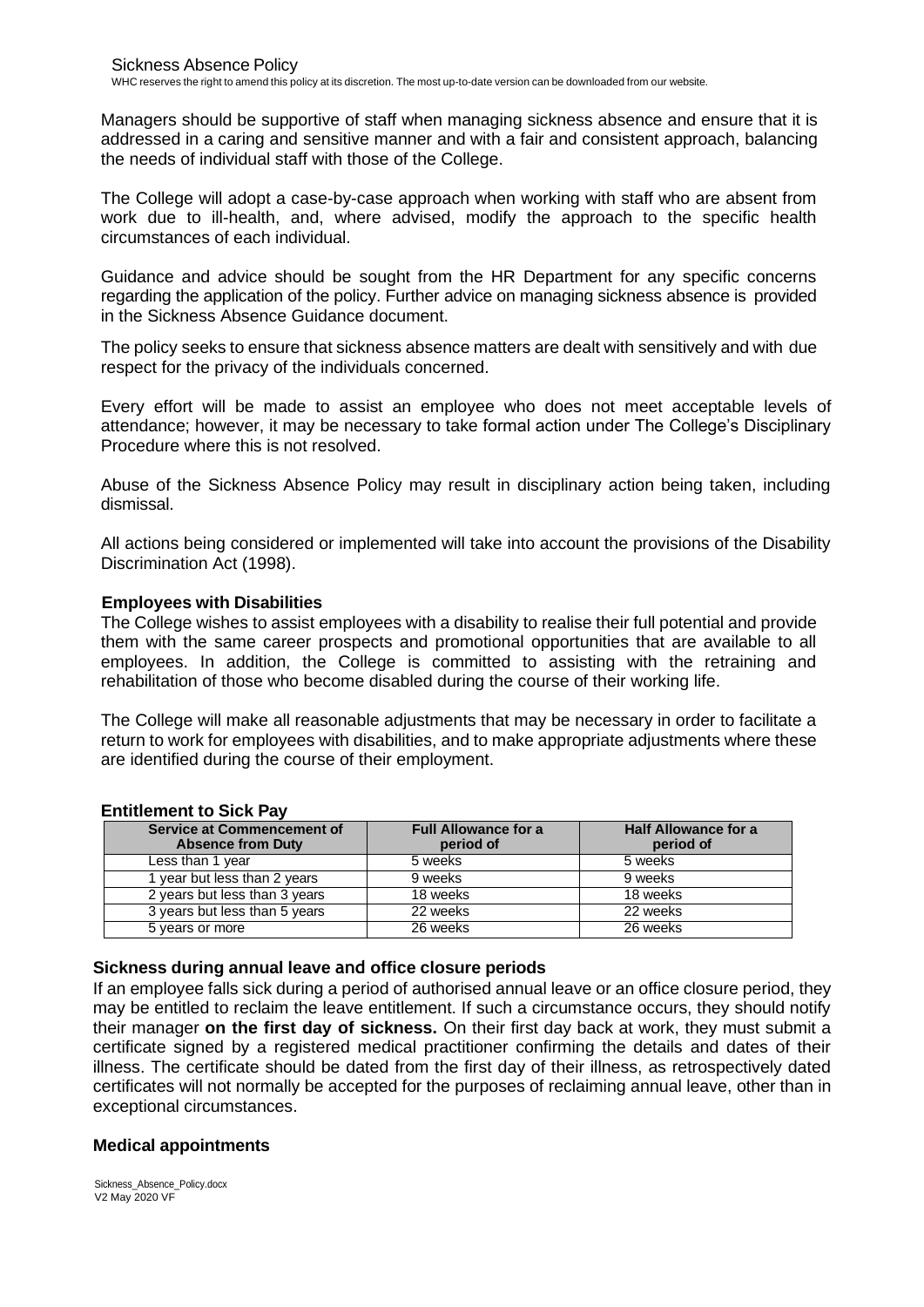Arrangements covering medical and dentist appointments should not be recorded as sickness absence unless the appointment requires a whole day's absence.

#### **Accumulation of annual leave whilst on sick leave**

Employees who are on sick leave continue to accumulate annual leave but do not accrue sick leave entitlement.

Under the Working Time Regulations, an employee cannot take sickness absence and a period of annual leave simultaneously but can take advantage of whichever is the more favourable. Therefore, an employee on long-term sick leave can request that they be regarded as taking a period of annual leave rather than a period of sick leave. This may result in an employee receiving normal holiday pay in place of sick pay, where this is more favourable.

Employees away from work owing to sickness can give notice that they wish to take a period of annual leave even though they know it is likely that they will continue to be sick during that period.

#### **Annual leave carry over**

Where an employee has been on long term sick leave, and has been unable to use their annual leave by the end of the annual leave year, only outstanding **statutory** leave will be carried over to the next year.

#### **Absence for medical and dental appointments**

With the exception of emergency situations, employees are expected to make arrangements to see a doctor or dentist for non-elective procedures outside normal working hours, or where this is not possible, at times that will cause the least disruption.

Where it is necessary for such appointments to take place during working time, the employee must notify their line manager at least 24 hours in advance of the appointment and where possible should show the Line Manager the appointment card.

Special consideration will be given for paid special leave if the employee is disabled and requires additional or extended leave for appointments relating to the disability.

## <span id="page-4-0"></span>*4.* **Roles and responsibilities**

The roles and responsibilities of staff, managers, Human Resources and Occupational Health are explained below:

#### <span id="page-4-1"></span>**The Manager:**

- Ensures staff are aware of the Sickness Absence Policy and Procedure, and what is expected of them via the induction process and day-to-day management
- Monitors and records sickness absence on Cascade in a timely manner
- Conducts and records return to work discussions following a period of absence due to sickness and ensures that staff provide the appropriate documentation
- Addresses sickness absence concerns when they become known and seeks to resolve these at the earliest opportunity in a prompt, confidential and sensitive manner and ensuring consistency and fairness
- Leads and directs informal discussions and formal Stage 1 and 2 Absence Review **Meetings**
- Ensures that any reasonable adjustments that are recommended by either the doctor or Occupational Health are given due consideration and implemented (where appropriate) in a timely manner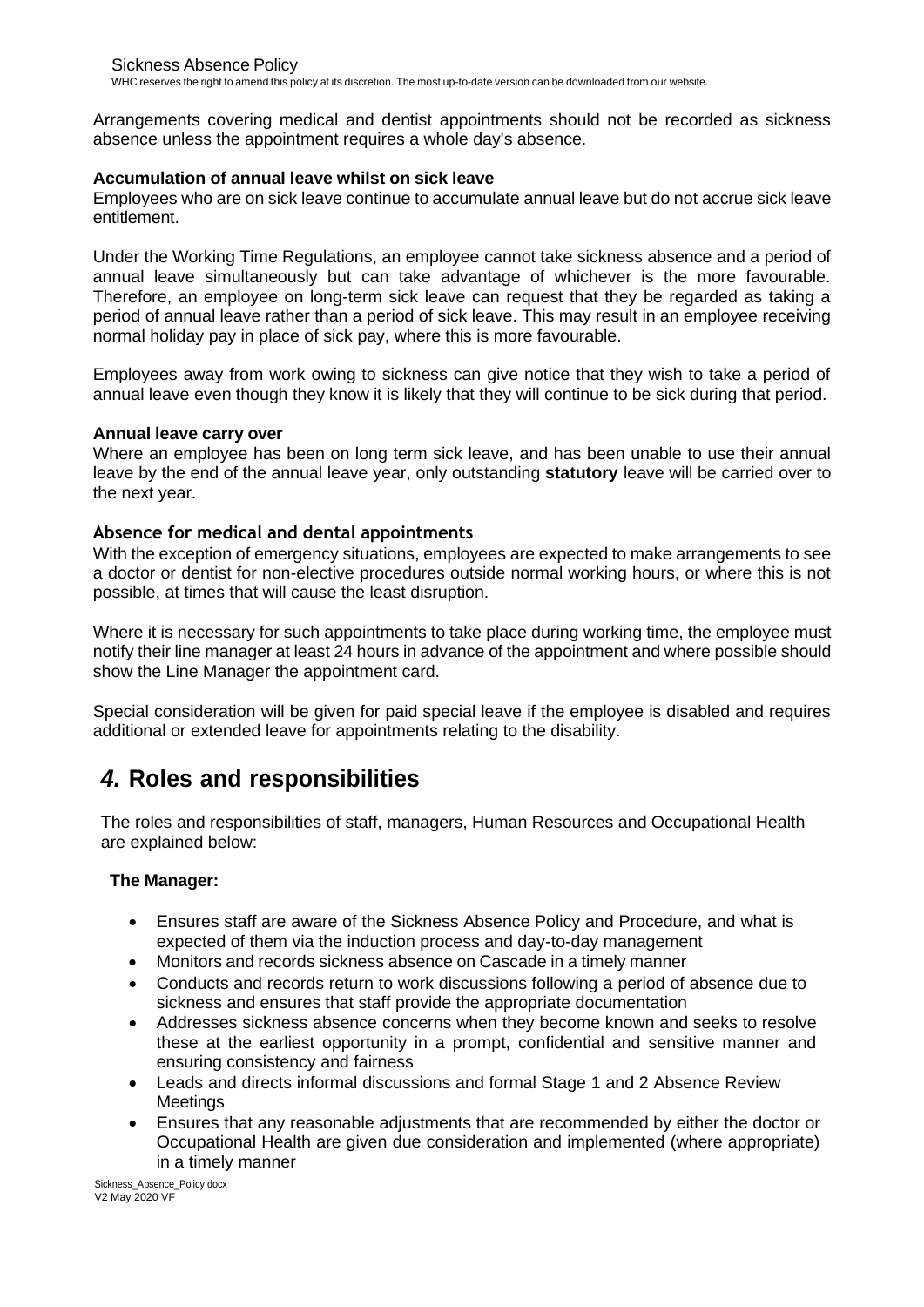<span id="page-5-2"></span>WHC reserves the right to amend this policy at its discretion. The most up-to-date version can be downloaded from our website.

- Liaises with the HR Department to refer staff to Occupational Health as appropriate
- Ensures appropriate levels of communication with absent staff are mutually agreed and maintained
- Seeks guidance from the HR Department for cases other than routine sickness absence management
- Ensures that in dealing with sickness absence cases compliance with the Equality Act 2010 (which incorporates the key provisions of the Disability Discrimination Act, as amended in 2005) and the College's associated policies such at the Equality & Diversity Policy are adhered to
- Ensures all incidents/accidents at work are accurately recorded in line with the accident reporting procedures
- •

#### <span id="page-5-0"></span>**Staff:**

- Looks after their own health and minimising their absence from work
- Keeps their manager informed about health issues that might affect their ability to work and/or attendance
- Follows the sickness reporting procedures by informing their manager when they are unable to attend work due to sickness or if they are taken ill or are injured while at work
- Provides relevant and timely self-certification and/or Statement of Fitness for Work ('Fit Note')
- Co-operates with their manager during the absence management procedures and answers concerns raised
- Attends Occupational Health or other appropriate medical specialist if reasonably requested to do so
- Maintains regular contact with their manager throughout any period of sickness absence, especially if the absence is long-term
- Makes every effort to attend medical and/or dental appointments outside their normal working hours if possible. Where this is not possible, makes every effort for such appointments to be scheduled for the beginning/end of their working day or lunch time
- Understands that not complying with the relevant statutory rules relating to sickness absence may affect eligibility for sick pay and that, following investigation and dependent on circumstances, disciplinary procedures may be instigated
- Attends return to work discussions and formal Absence Review Meetings as appropriate
- Works with their manager to support the implementation of reasonable adjustments to working arrangements practices and procedures to deal with the challenges created by disability, ill-health or injury

#### <span id="page-5-1"></span>**Human Resources:**

- Provides sickness absence reports to managers
- Provides advice and guidance on health and sickness matters to managers and staff
- Advises and supports managers on all aspects of the operation of the Sickness Absence Policy and Procedure, helping to maintain consistency in its application
- Attends formal meetings and provides procedural advice
- Works with Occupational Health and other support services on case management
- Provides information and support to managers and staff where an individual is or becomes disabled

Sickness\_Absence\_Policy.docx V2 May 2020 VF